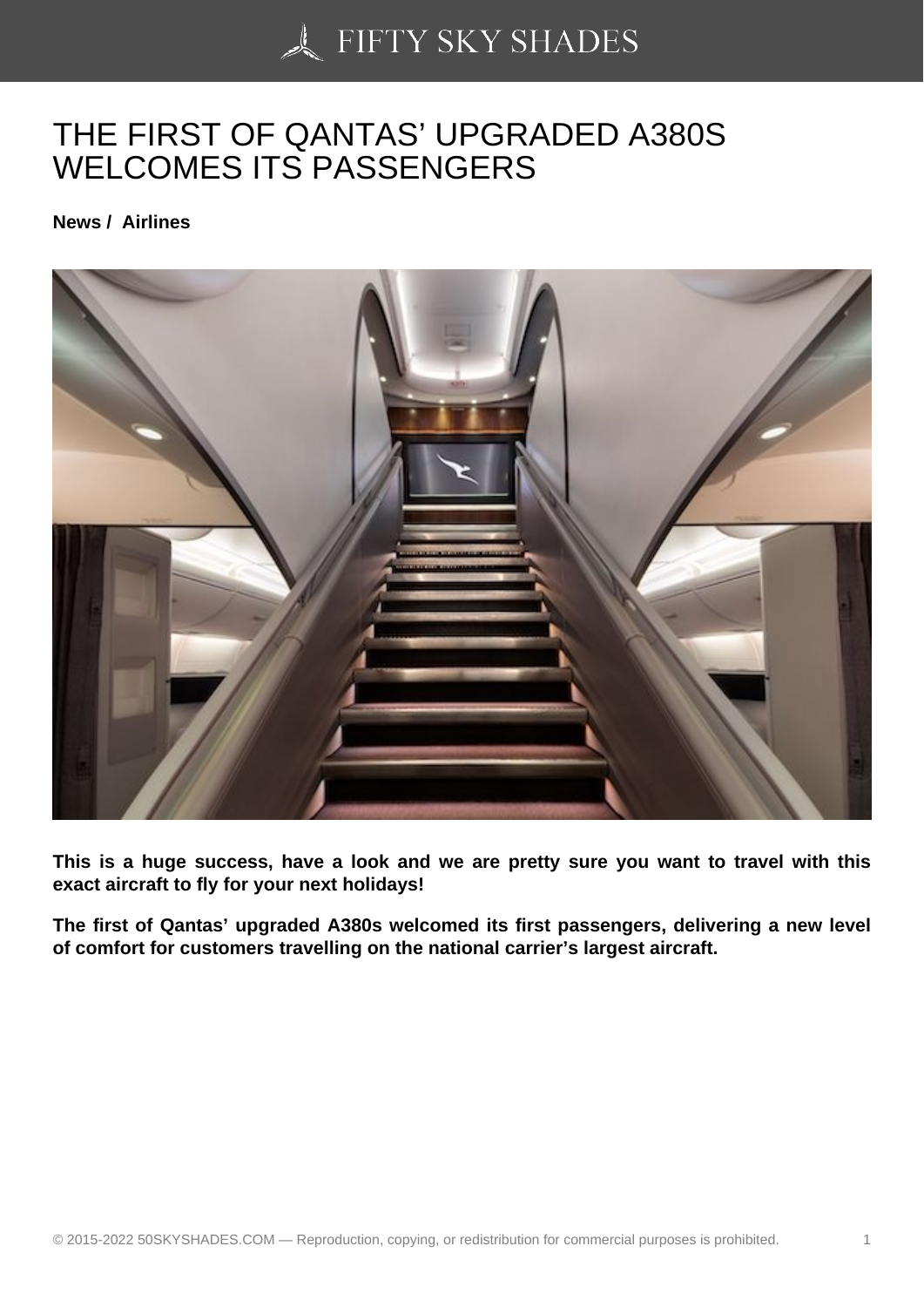

**The multimillion-dollar upgrade of 12 aircraft includes new seating across expanded Business and Premium Economy cabins and a refresh of the aircraft's First and Economy seating. The on-board lounge has also been redesigned.**

**Smarter use of space has created an all premium class upper deck (now occupied by Business and Premium Economy) and an expanded on-board lounge. There are now 30 fewer Economy seats and an increase in premium seating by 27 per cent.**

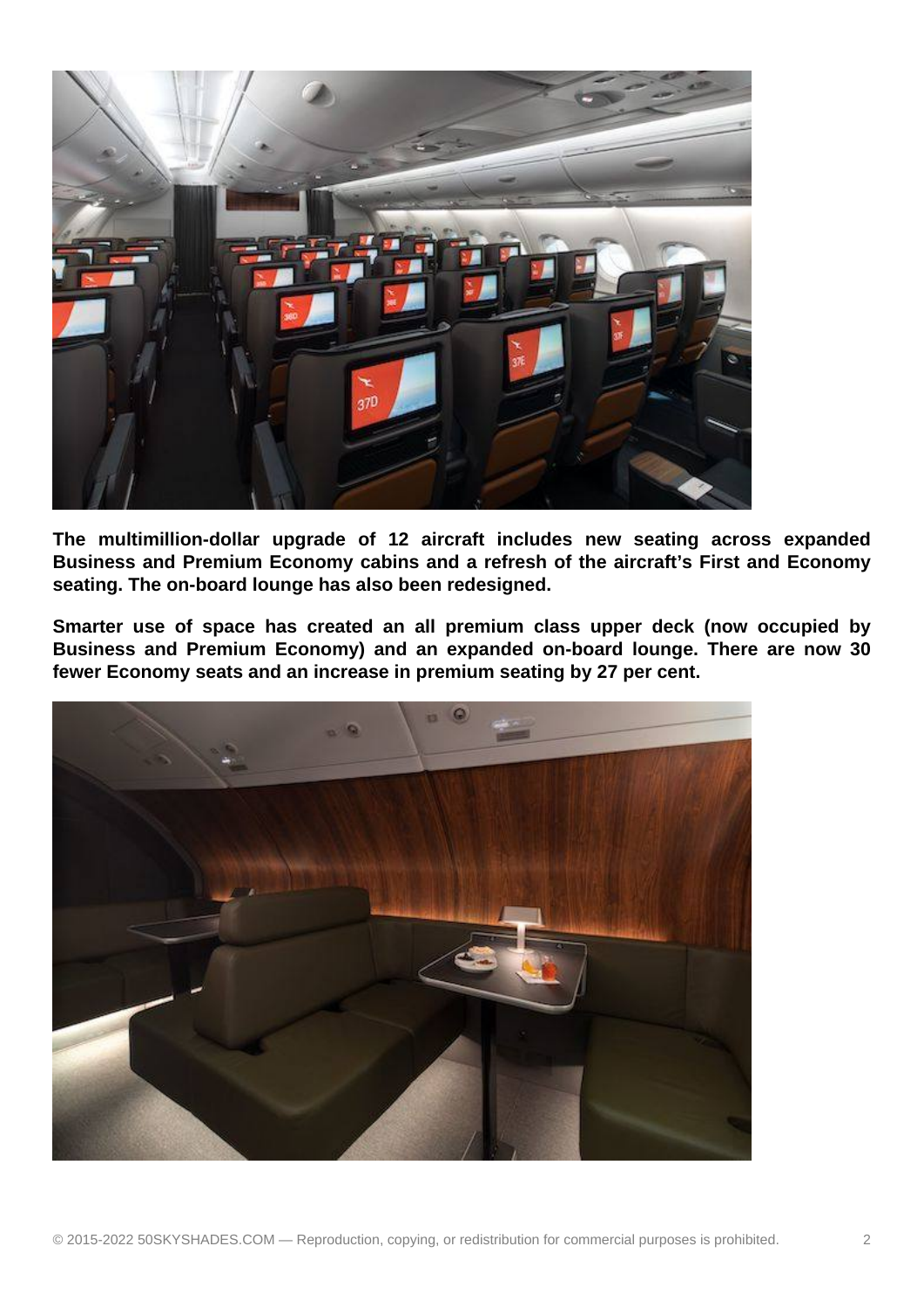Key elements of the upgrade include:

- The introduction of the Qantas Business Suite, replacing the previous Skybeds, in a 1:2:1 configuration that now gives aisle access to every passenger.
- The installation of the new Premium Economy seat (first debuted on the Qantas Dreamliner) and increasing the number of seats from 35 to 60.
- A larger on-board lounge space with seating for up to 10 Business and First passengers.
- An update to the 14 First Class Suites with new contoured cushioning, seat finishes and a larger, higher resolution entertainment screen.
- A new colour palette for the Economy cabin and improved inflight entertainment.

The first reconfigured aircraft, VH-OQK, will operate as QF2 from London to Sydney via Singapore, arriving in Australia on Wednesday 2 October.



Qantas Group CEO Alan Joyce said the mid-life upgrade of the A380 would ensure its status as one of the most popular aircraft with customers.

"The A380 is a crucial part of our long-haul fleet and this upgrade program will see customers enjoy everything the aircraft has to offer for years to come," said Mr Joyce.

"It also provides an increase in Business and Premium Economy seating to help match the demand we're seeing on our long-haul routes.

"Working with Airbus, we've been able to use the cabin space more efficiently and improve the economics of the aircraft while also providing a better experience in every part of the aircraft.

"By the end of this upgrade, we'll have next-generation seating across our entire long-haul fleet of A380s, A330s and 787s."